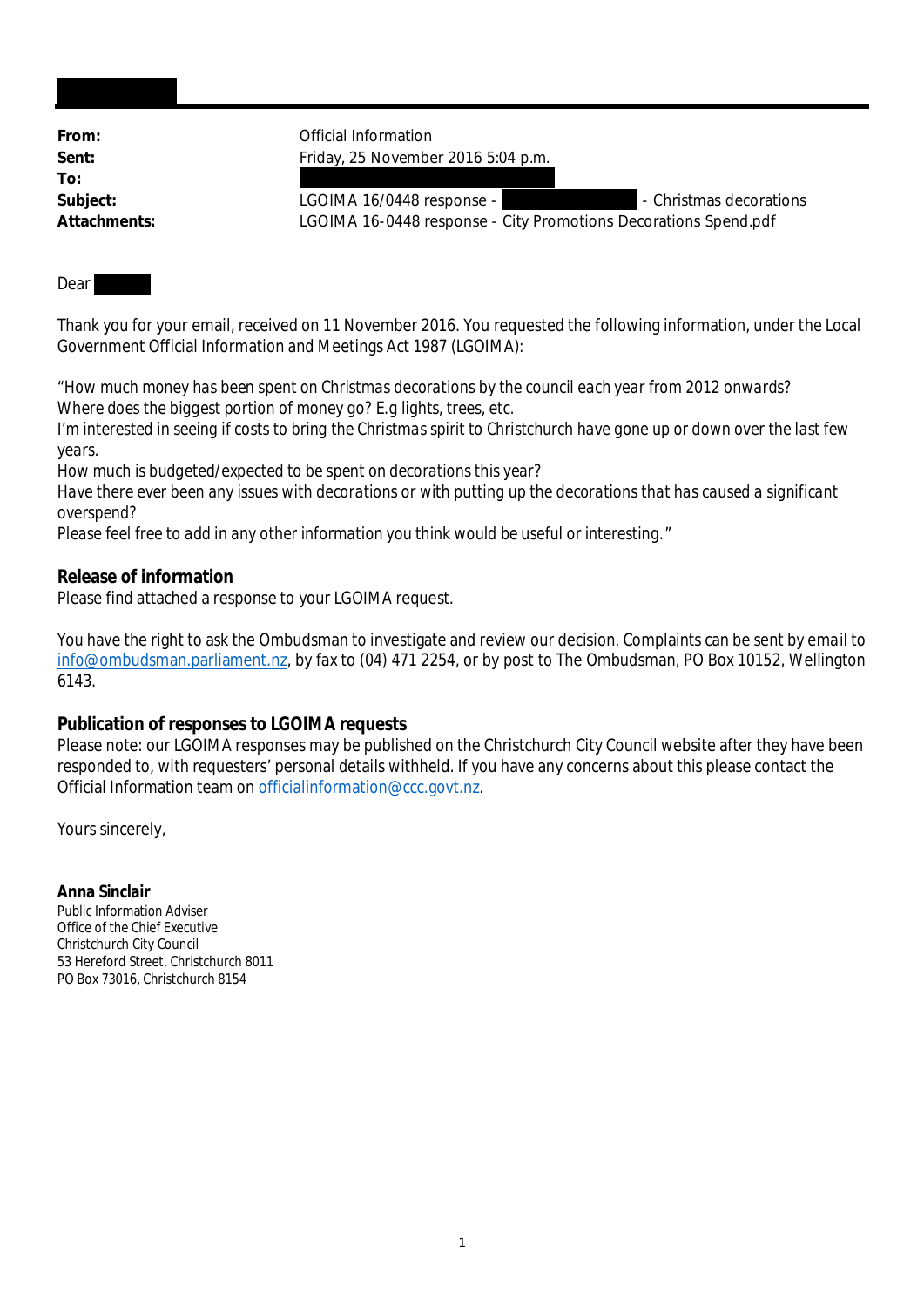**Christchurch City Council's City Promotions cost of Christmas decorations for Christchurch**

**Q: How much money has been spent on Christmas decorations by the council each year from 2012 onwards?**

**2012**

Buying decorations: \$31,718.50

Installation/Removal: \$23,187.31

**2013**

Buying decorations: \$30,000 Installation/Removal: \$44,494.21

**2014**

Buying decorations: \$86,473.33

Installation/removal: \$0. There was no cost to Christchurch City Council. Stars in Worcester Boulevard were installed by Treetech, and City Care kindly sponsored the remaining installation/removal costs.

**2015**

Buying decorations: \$88,075

Installation/Removal: \$44,067.30

There may also be some Community Board grants made to community groups for Christmas-related activities, but these have not been included.

**Q: Where does the biggest portion of money go? E.g lights, trees, etc.**

The purchase of new decorations varies according to the item being purchased. We do not have one large Christmas tree, or lights en masse in one location.

The cost of installing and removing Christmas decorations is fairly evenly spread.

**Q: I'm interested in seeing if costs to bring the Christmas spirit to Christchurch have gone up or down over the last few years.**

There was less spent on decorations immediately following the February earthquake, due to a lack of access to sites and lack of visitors to the Central City for the two years after the earthquakes. As the Central City has been rebuilt and has more activity, the spend has increased.